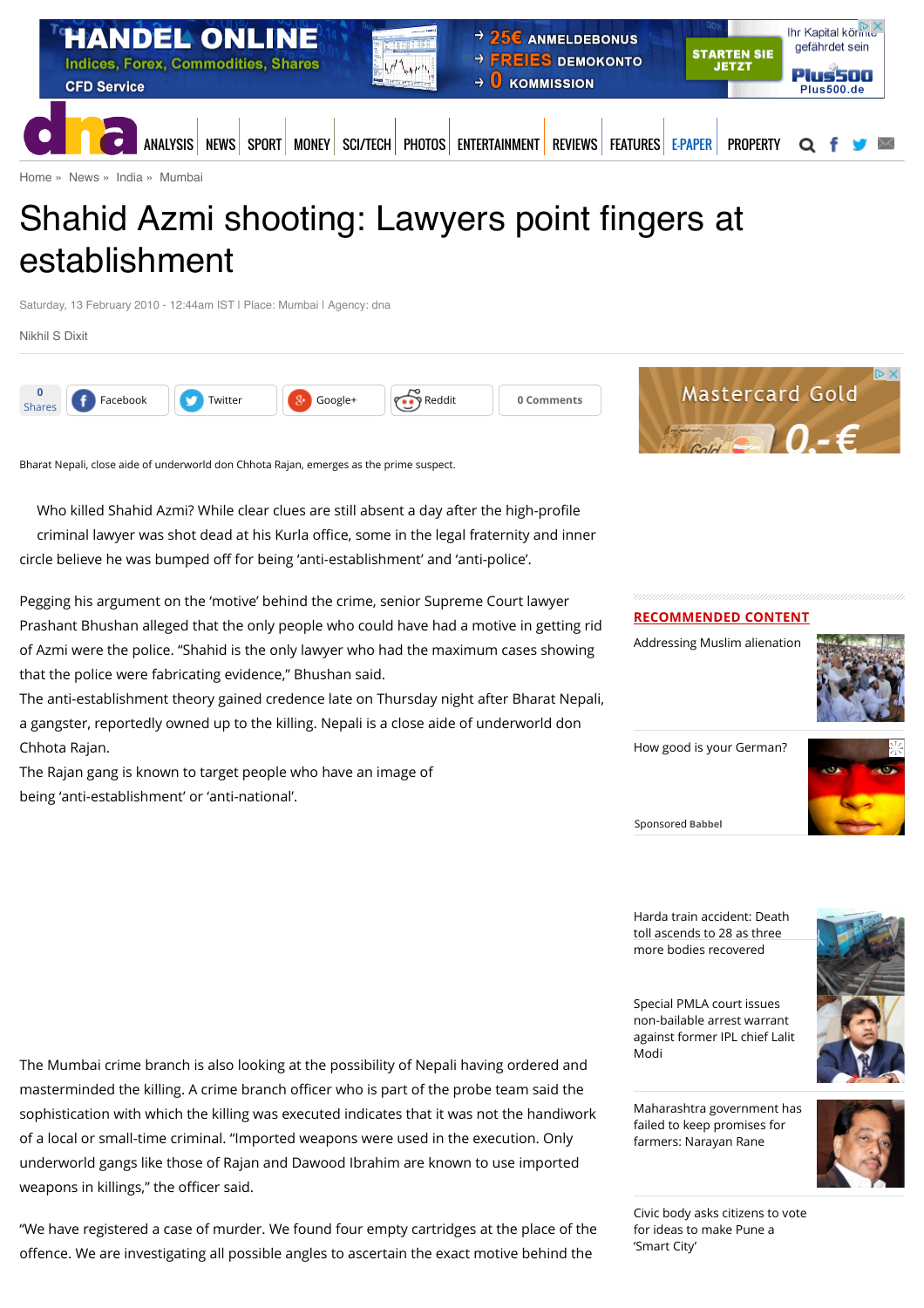murder," said senior police inspector Vijay Bagve of Kurla police station. He added that Azmi had registered a complaint against the Ravi Poojari gang on October 19, 2006, stating that the gang had threatened to kill him.

Joint commissioner of police, crime, Rakesh Maria was noncommittal. "We have received a few leads in the case and the investigation is on the right track.'' He refused to comment further on the case.

Thirty-two-year-old Azmi, who was the defence lawyer for **[26/11](http://www.dnaindia.com/topic/2611)** accused Faheem Ansari, was involved in a number of contentious cases that pitted him against the state and the police. "This can't be an ordinary murder. Azmi did not have enmity with anyone," said P Sebastian, human rights lawyer.

Sebatian said there was no reason why the underworld would want to eliminate him. "He didn't come in their way. They would not get involved. It is a way to silence people who fight for justice," he added.

Meanwhile, the police, based on the first-hand information provided by 23-year-old Inder Singh, Azmi's peon, have prepared and released the sketch of one of the suspected assassins.

In his complaint, Inder Singh, who is an eye-witness in the case, reportedly stated that three persons, aged between 25 and 30, entered Azmi's office posing as clients. They opened fire immediately after meeting Azmi. Singh, who was waiting outside, rushed into the office, but was threatened at gun-point by the assailants. The trio left in a hurry.

(With inputs from Dayanand Kamath)

| <b>0</b><br>Shares | (f<br>Facebook | Twitter | 8,<br>Google+ | Reddit | 0 Comments |
|--------------------|----------------|---------|---------------|--------|------------|
|                    |                |         |               |        |            |
| 26/11              |                |         |               |        |            |

[Jump to comments](http://www.dnaindia.com/mumbai/report-shahid-azmi-shooting-lawyers-point-fingers-at-establishment-1347146#comments)

#### **FROM AROUND THE WEB**



**[What Going On With the Tiny](http://www.ozy.com/acumen/whats-wrong-with-all-those-little-newborns/40384?utm_source=Outbrain&utm_medium=CPC&utm_campaign=INTL%20-%20All%20Clicks%20ALL%20Devices) Newborns in Korea?** OZY



**[Welcome to Europe's Jihadi](http://www.ozy.com/fast-forward/welcome-to-europes-jihadi-corridor/60342?utm_source=Outbrain&utm_medium=CPC&utm_campaign=INTL%20-%20All%20Clicks%20ALL%20Devices) Corridor**  $OZY$ 



**[History's Most Sadistic Serial](http://www.ozy.com/flashback/historys-most-sadistic-serial-killer/40585?utm_source=Outbrain&utm_medium=CPC&utm_campaign=INTL%20-%20All%20Clicks%20ALL%20Devices) Killer** OZY







jail, says Jundal

Draft charges filed against Abu [Jundal in 26/11 case](http://www.dnaindia.com/mumbai/report-draft-charges-filed-against-abu-jundal-in-2611-case-1941492)





Vinita Kamte seeks fresh [probe into discrepancies in](http://www.dnaindia.com/mumbai/report-vinita-kamte-seeks-fresh-probe-into-discrepancies-in-call-logs-1935420) call logs



 $\leftrightarrow$  [Shares](http://www.dnaindia.com/mumbai/report-shahid-azmi-shooting-lawyers-point-fingers-at-establishment-1347146#)  $\bigcirc$  [1 year ago](http://www.dnaindia.com/mumbai/report-shahid-azmi-shooting-lawyers-point-fingers-at-establishment-1347146#)

[US ambassador Nancy Powell](http://www.dnaindia.com/mumbai/interview-us-ambassador-nancy-powell-rules-out-indo-us-strategic-pact-1928541) rules out Indo-US strategic pact



dna exclusive: RPF shuns ['heavy' bulletproof jackets](http://www.dnaindia.com/mumbai/report-dna-exclusive-rpf-shuns-heavy-bulletproof-jackets-1928535)



 $\leftrightarrow$  [Shares](http://www.dnaindia.com/mumbai/report-shahid-azmi-shooting-lawyers-point-fingers-at-establishment-1347146#)  $\bigcirc$  [1 year ago](http://www.dnaindia.com/mumbai/report-shahid-azmi-shooting-lawyers-point-fingers-at-establishment-1347146#)

# **EDITOR'S PICKS [ENTERTAINMENT](http://www.dnaindia.com/entertainment)**

Meet rapper Sofia Ashraf, the woman behind the ['Kodaikanal Won't' video](http://www.dnaindia.com/entertainment/report-meet-rapper-sofia-ashraf-the-woman-behind-the-kodaikanal-won-t-video-2111670)



 $4$  Shares  $\bigcirc$  [4 hours ago](http://www.dnaindia.com/mumbai/report-shahid-azmi-shooting-lawyers-point-fingers-at-establishment-1347146#)

#### [INDIA](http://www.dnaindia.com/india)

[Mexican lessons for Narendra](http://www.dnaindia.com/india/report-mexican-lessons-for-narendra-modi-2111501) Modi

[292 Shares](http://www.dnaindia.com/mumbai/report-shahid-azmi-shooting-lawyers-point-fingers-at-establishment-1347146#) [13 hours ago](http://www.dnaindia.com/mumbai/report-shahid-azmi-shooting-lawyers-point-fingers-at-establishment-1347146#)

#### **[MUMBAI](http://www.dnaindia.com/mumbai)**



 $161$  Shares  $\bigcirc$  [13 hours ago](http://www.dnaindia.com/mumbai/report-shahid-azmi-shooting-lawyers-point-fingers-at-establishment-1347146#)

#### [SPORT](http://www.dnaindia.com/sport)

Chillar Party: 5 prodigiously [talented sports kids who will](http://www.dnaindia.com/sport/report-chillar-party-5-prodigiously-talented-sports-kids-who-will-continue-to-make-headlines-2111405) continue to make headlines



 $107$  Shares  $\bigcirc$  [14 hours ago](http://www.dnaindia.com/mumbai/report-shahid-azmi-shooting-lawyers-point-fingers-at-establishment-1347146#)

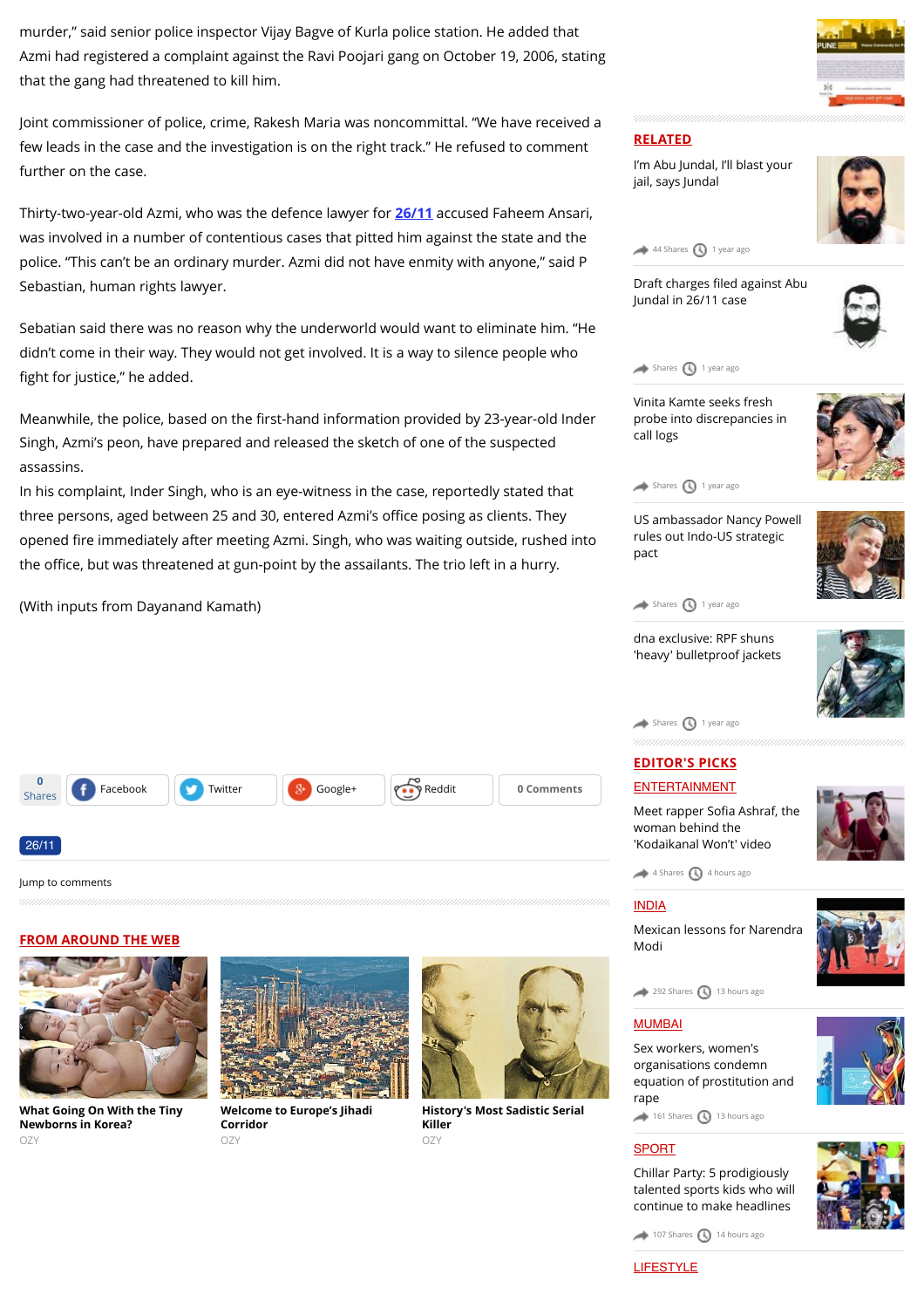

**[10 Essential Stops For Europe](http://travel-gist.com/10-essential-stops-for-europe-first-timers/) First-Timers** Best Travel Site



**Flocking Back to Europe** [The Financialist by Credit Suisse](http://www.thefinancialist.com/flocking-back-to-europe/?utm_source=outbrain&utm_medium=cpc&utm_campaign=The%20Financialist%20stories%20-%20WEST&utm_content=42052007&utm_term=4777563)



**Preparing for Buyable Pins: [Pinterest User Behavior Analysis](https://www.jumpshot.com/preparing-for-buyable-pins-pinterest-user-behavior-analysis-for-q2-of-2015/?utm_source=Outbrain&utm_medium=content&utm_content=Pinterest_BuyablePins&utm_campaign=Outbrain_Pinterest) for Q2 of 2015**

Preparing for Buyable Pins



**Toshiba scandal: Newfangled [tech uncovered old-fashioned](http://asia.nikkei.com/Features/Accounting-scandal/Newfangled-tech-uncovered-old-fashioned-fraud) fraud**

Nikkei Asian Review



**[Truth Time – INFINITI Q60 and](http://www.car-revs-daily.com/2015/03/04/truth-time-infiniti-q60-and-qx30-concepts-are-bad-jokes/) QX30 Concepts Are Bad Jokes** Car-Revs-Daily.com



 $30$  Shares  $\bigcirc$  [14 hours ago](http://www.dnaindia.com/mumbai/report-shahid-azmi-shooting-lawyers-point-fingers-at-establishment-1347146#)





[Maharashtra: Three-storey building collapses in](http://www.dnaindia.com/mumbai/report-maharashtra-three-storey-building-collapses-in-thane-11-dead-several-feared-trapped-2110890) Thane; 11 dead, several feared trapped [7 Shares](http://www.dnaindia.com/mumbai/report-shahid-azmi-shooting-lawyers-point-fingers-at-establishment-1347146#) **4** [2 days ago](http://www.dnaindia.com/mumbai/report-shahid-azmi-shooting-lawyers-point-fingers-at-establishment-1347146#)

Yakub Memon execution: When state acts to [protect itself, it's not murderer, says NSA Ajit](http://www.dnaindia.com/mumbai/report-yakub-memon-execution-when-state-acts-to-protect-itself-it-s-not-murderer-says-nsa-ajit-doval-2111205) Doval

 $235$  Shares  $\bigodot$  [1 day ago](http://www.dnaindia.com/mumbai/report-shahid-azmi-shooting-lawyers-point-fingers-at-establishment-1347146#)

[First ever successful heart transplant](http://www.dnaindia.com/mumbai/report-first-ever-successful-heart-transplant-conducted-in-mumbai-thanks-to-efforts-of-police-2110832) conducted in Mumbai thanks to efforts of police

 $1,572$  Shares  $\bigodot$  [2 days ago](http://www.dnaindia.com/mumbai/report-shahid-azmi-shooting-lawyers-point-fingers-at-establishment-1347146#)

[Mumbai hit-and-run: Why shouldn't we take](http://www.dnaindia.com/mumbai/report-mumbai-hit-and-run-why-shouldn-t-we-take-away-your-driving-licence-rto-asks-janhavi-gadkar-2111529) away your driving licence, RTO asks Janhavi Gadkar

[26 Shares](http://www.dnaindia.com/mumbai/report-shahid-azmi-shooting-lawyers-point-fingers-at-establishment-1347146#) [12 hours ago](http://www.dnaindia.com/mumbai/report-shahid-azmi-shooting-lawyers-point-fingers-at-establishment-1347146#)

[Janhavi Gadkar gets bail](http://www.dnaindia.com/mumbai/report-janhavi-gadkar-gets-bail-2111487)  $\rightarrow$  [17 Shares](http://www.dnaindia.com/mumbai/report-shahid-azmi-shooting-lawyers-point-fingers-at-establishment-1347146#)  $\bigcirc$  [12 hours ago](http://www.dnaindia.com/mumbai/report-shahid-azmi-shooting-lawyers-point-fingers-at-establishment-1347146#)

## **TOP STORIES FROM CITIES**

[Fake degree row: AAP MLA Surender Singh](http://www.dnaindia.com/delhi/report-fake-degree-row-aap-mla-surender-singh-denies-allegations-in-delhi-hc-2111748) denies allegations in Delhi HC

[Spent money on ads for awareness about](http://www.dnaindia.com/delhi/report-spent-money-on-ads-for-awareness-about-policies-aap-government-to-delhi-hc-2111728) policies: AAP government to Delhi HC

[Gujarat State Transport buses to be made GPS](http://www.dnaindia.com/ahmedabad/report-gujarat-state-transport-buses-to-be-made-gps-enabled-2111679)enabled

Bangalore: More than 2,000 bikers to [participate in Independence Day rally](http://www.dnaindia.com/bangalore/report-bangalore-more-than-2000-bikers-to-participate-in-independence-day-rally-honouring-freedom-fighters-2111660) honouring freedom fighters

[26/11 terror attack victim alleges sexual abuse](http://www.dnaindia.com/mumbai/report-2611-terror-attack-victim-alleges-sexual-abuse-by-builder-files-rape-case-2111555) by builder; files rape case

#### **ACROSS DNA NEWS**

[Louis Berger bribery case: Enforcement](http://www.dnaindia.com/india/report-louis-berger-bribery-case-enforcement-directorate-registers-case-in-guwahati-2111764) Directorate registers case in Guwahati

[Hiroshima day: PM Narendra Modi pitches for](http://www.dnaindia.com/india/report-hiroshima-day-pm-narendra-modi-pitches-for-violence-free-world-2111765) violence-free world

[1.5 lakh people die every year in road](http://www.dnaindia.com/india/report-15-lakh-people-die-every-year-in-road-accidents-govt-2111763) accidents: Govt

# **ALSO READ**



**[Mumbai NGO writes to Sushma](http://www.dnaindia.com/mumbai/report-mumbai-ngo-writes-to-sushma-swaraj-expresses-interest-to-treat-indian-woman-stuck-in-pakistan-2111451) Swaraj, expresses interest to treat Indian woman stuck in Pakistan**



**[Toll plazas likely to come up on](http://www.dnaindia.com/mumbai/report-toll-plazas-likely-to-come-up-on-mumbai-nagpur-expressway-2111314) Mumbai-Nagpur expressway**



Recommended by Outbrain

Unlimited Revs

**[Minor girl gangraped in](http://www.dnaindia.com/mumbai/report-minor-girl-gangraped-in-mumbai-6-detained-2111286) Mumbai, 6 detained**



**NCP questions KDMC's [reserved category ward list for](http://www.dnaindia.com/mumbai/report-ncp-questions-kdmc-s-reserved-category-ward-list-for-polls-2111208) polls**



**[Doctors fix infant's brain fluid](http://www.dnaindia.com/mumbai/report-doctors-fix-infant-s-brain-fluid-leak-via-nose-2111188) leak via nose**



**Survivors narrate [heartbreaking tales of the](http://www.dnaindia.com/mumbai/report-survivors-narrate-heartbreaking-tales-of-the-fateful-night-2111186) fateful night**

## **[MORE STORIES](http://www.dnaindia.com/mumbai)**

**LATEST VIDEOS**